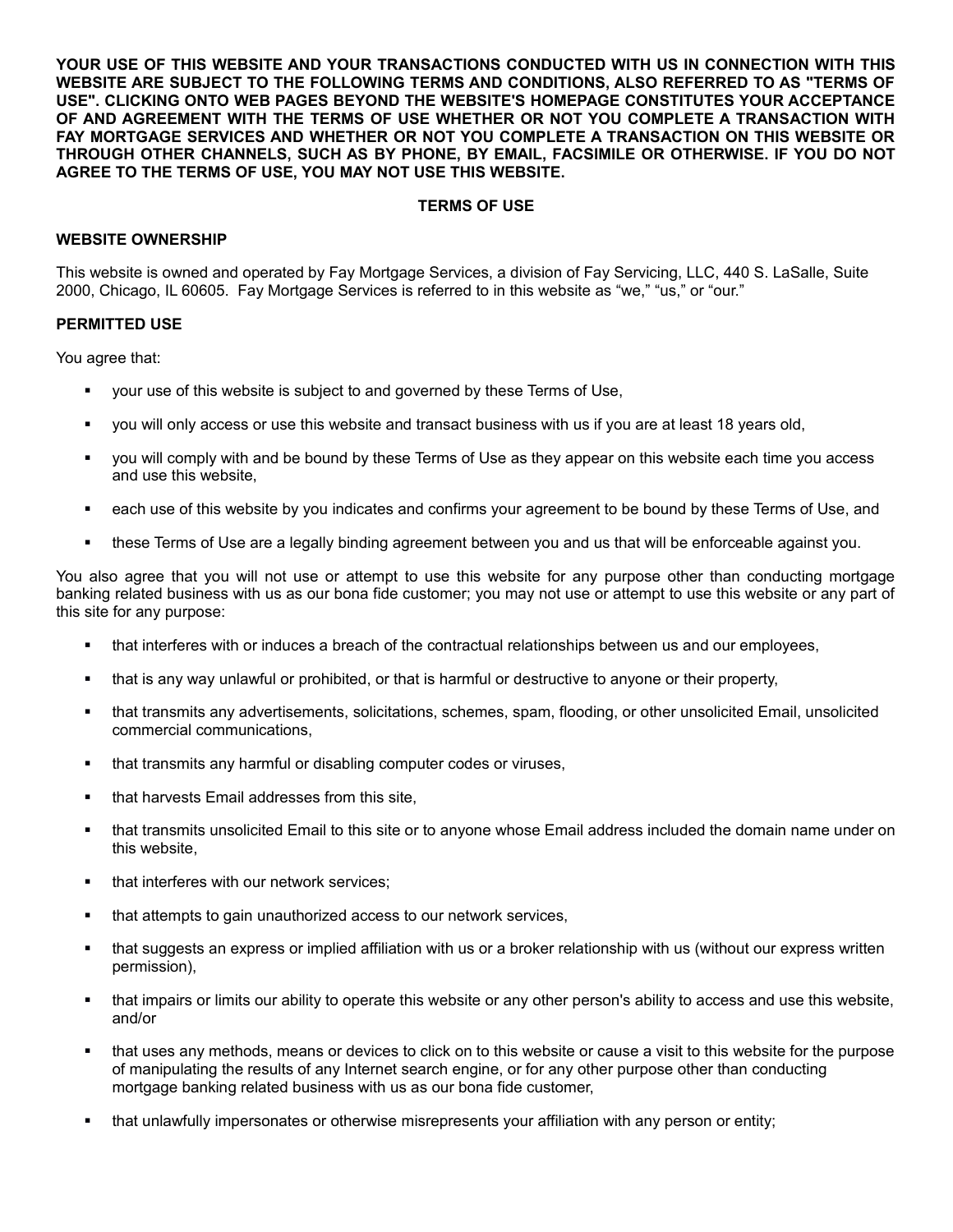- that harms minors in any way, including, but not limited to, transmitting or uploading content that violates child pornography laws, child sexual exploitation laws and laws prohibiting the depiction of minors engaged in sexual conduct;
- that transmits or uploads pornographic, violent, obscene, sexually explicit, discriminatory, hateful, threatening, abusive, defamatory, offensive, harassing, or otherwise objectionable content or images;
- that harms, threatens, harasses, abuses or intimidates another person in any way or involves images or content that depicts, promotes, encourages, indicates, advocates or tends to incite the commission of a crime or other unlawful activities;
- that dilutes or depreciates our name or reputation or that of any of our affiliates;
- that transmits or uploads any content or images that infringes any third party's intellectual property rights or infringes any third party's right of privacy; or
- that unlawfully transmits or uploads any confidential, proprietary or trade secret information.

### **ACCESS TO THIS WEBSITE**

We reserve the right at all times, in its sole discretion and without notice to you, to deny your access to and use of this website.

#### **USE OF THIS WEBSITE**

You agree and acknowledge that you have the sole responsibility and liability for your use of this website and for providing or obtaining, and for maintaining, all of the hardware, software, electrical power, telecommunications, Internet services, and other products or services necessary or desirable for you to access and use this website.

# **INTELLECTUAL PROPERTY RIGHTS**

The following marks appearing on this website, including, but not limited to: FAY SERVICING, LLC and FAY MORTGAGE SERVICES, and our respective logos, emblems, slogans and designs are trademarks and/or service marks.

Web Page Content: You acknowledge and agree that:

- all content, Web pages, source code, calculations, products, materials, data, information, text, screens, functionality, services, design, layout, screen interfaces, "look and feel", and the operation of this website (collectively "Web Page Content") are protected by various intellectual property laws, including, but not limited to, copyrights, patents, trade secrets, trademarks, and service marks; and
- all rights associated with the Web Page Content are owned by us, our licensors, our web hosting service providers and/or content providers.

Furthermore, you acknowledge and agree that you do not acquire any ownership rights by downloading or viewing any Web Page Content, and you will not in any way copy, reproduce, publish, create derivative works from, perform, upload, post, distribute, transfer, transmit, modify, adapt, reverse engineer, frame in any Web page, or alter the appearance of any Web Page Content.

You may not use Web Page Content, domain names (in whole or in part), or Email addresses related to or derived from this website, nor any data, trademarks, functionality, service marks, trade names, brand names and/or logos contained within or derived from this website, for any purpose; meaning that you may not, among other prohibited uses, use any Web Page Content, domain names, Email addresses, data, trademarks, service marks, trade names, brand names and/or logos on or derived from this website:

- in or as any meta-tag or hidden text;
- in or as part of any contextual marketing directory, index, or triggering term;
- as content or advertising related to any other website including, but not limited to, comparative/informational websites; and/or
- as a variable or data element in any algorithm that causes another Internet browser to appear on, over, or at the same time as our website or controls the content of any other Internet browser window.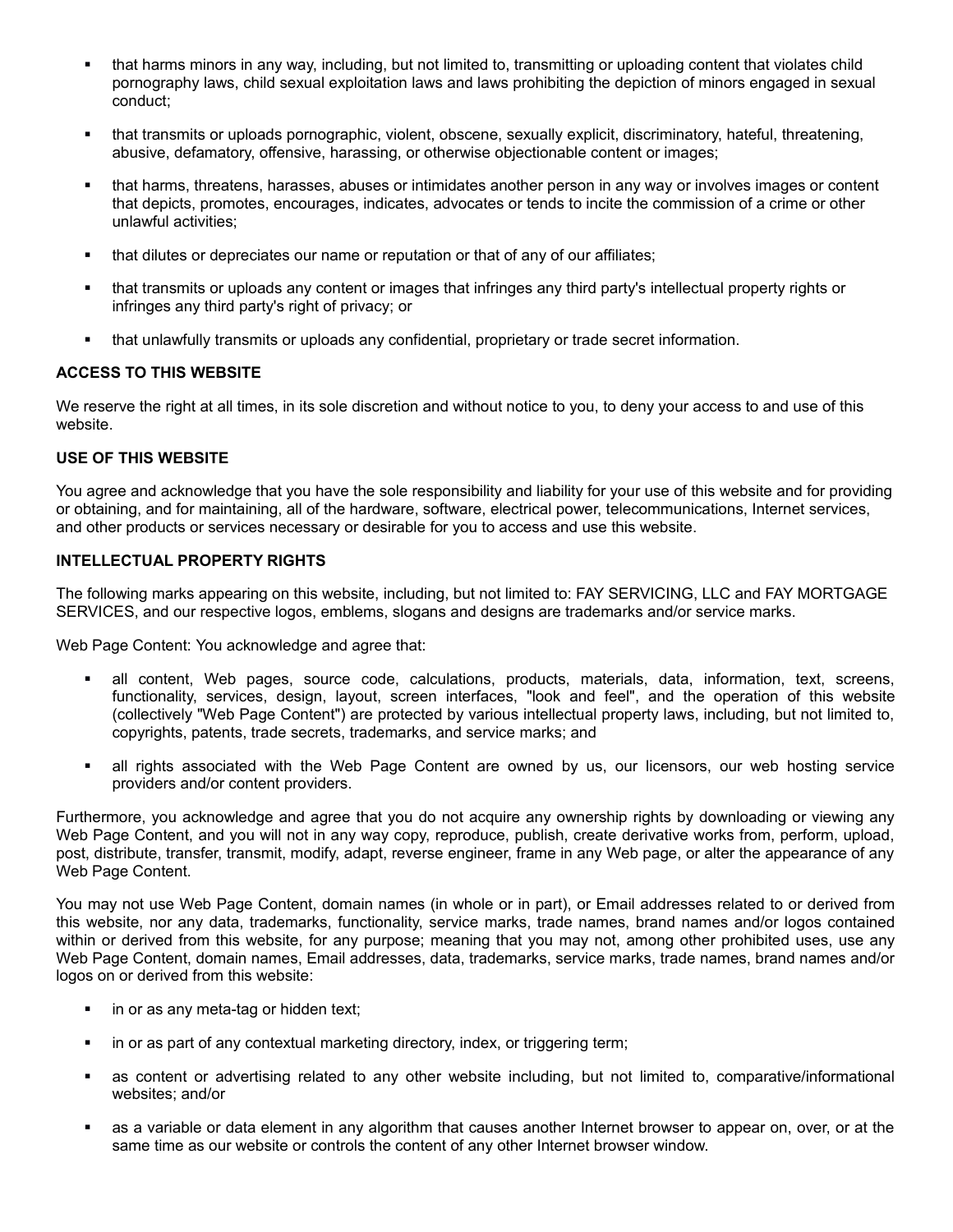Submissions: You acknowledge and agree that all submissions to us containing any comments, improvements, suggestions, and ideas regarding this website will become and remain our exclusive property, including any future rights associated with such submissions, even if the provisions of these Terms of Use are later modified or terminated. This means that you forever disclaim any proprietary rights in such submissions, and you acknowledge our unrestricted right to use, publish, and commercially exploit, identical, similar, or derivative ideas originating from your submission, in any medium, now and in the future, without notice, compensation or other obligation to you or any other person.

Testimonials: You acknowledge and agree that all testimonials submitted to us will become and remain our exclusive property, even if the provisions of these Terms of Use are later modified or terminated. This means that you irrevocably grant to us the unrestricted right (now and in the future, without notice, compensation or other obligation to you or any other person) to use your statement, image, likeness, as they may be used, in any medium, in connection with an advertisement or for any other publicity purpose. You further agree that we may use any percentage of your testimonial, image, likeness and/or works, in any way that we see fit, and may exclude your name or use a fictitious name herewith.

# **LINKING**

For Links to Other websites: For your convenience, this website may provide links to other websites on the World Wide Web. Unless expressly stated otherwise on this website, we do not endorse, approve, sponsor or control, and we are not in any way responsible for, any of the content, services, calculations, information, products or materials available at or through any websites to which this website may provide a link. By using this website you acknowledge and agree that we will not be responsible or liable to you or any other person for any damages or claims that might result from your use of such content, services, calculation, information, products or materials.

No Advertising / No Links. We do not permit third-party advertising on this website. Except with our written permission, you agree that you will not create links from any website or Web page to this website or any Web page within this website.

# **REVISIONS AND MODIFICATIONS**

You agree and acknowledge that we may revise or change these Terms of Use at any time, without notice to you, and you agree that you will be bound by the provisions of these Terms of Use as they appear on this website at the time you access this website. Because these Terms of Use may change, we encourage you to refer back often to these Terms of Use. In addition, you agree and acknowledge that all other content, services, products and materials on or available through this website are subject to updating and revision without notice to you. You further acknowledge and agree that individual modifications to the Terms of Use may not be altered by contract, unless expressly permitted in writing by the President of Fay Mortgage Services, a division of Fay Servicing, LLC.

### **LOCATION**

You understand and acknowledge that we and/or our service providers control and operate this website from within the United States of America. This website provides information regarding services and products that are made available in the United States only. We make no representation that the services or products about which information may be provided on this website will be available (a) anywhere outside of the United States or (b) in every state within the United States. We do not offer any mortgage loans or other products in any state where we are not licensed to do so. You acknowledge and agree that you are responsible for compliance with all federal, state and local laws applicable to your access to and use of this website.

### **USER IDs AND PASSWORDS**

Certain areas or features of this website may be restricted to users who have obtained a user identification and password by completing a registration process described on this website. Please be sure to protect and maintain the confidentiality of any user identification, password or other identifying information you may obtain in connection with your use of this website. You agree to notify us immediately if you believe your user identification, password or other identifying information has been lost, stolen or otherwise compromised. You also acknowledge and agree that you are solely responsible for all damages or claims that may arise from any access to or use of this website by any person to whom you have provided your user identification, password or other identifying information, or by any person who has obtained such information from you, including, but not limited to, any access to or use of this website that may occur after you have notified us that your user identification, password or other identifying information has been lost, stolen or otherwise compromised.

### **PRIVACY AND SECURITY**

For information on how we use the personal information that you may provide through this website, please click the following link: [Privacy Policy](https://faymortgage.com/uploads/pages/Fay_Mortgage_Privacy_Policy.pdf)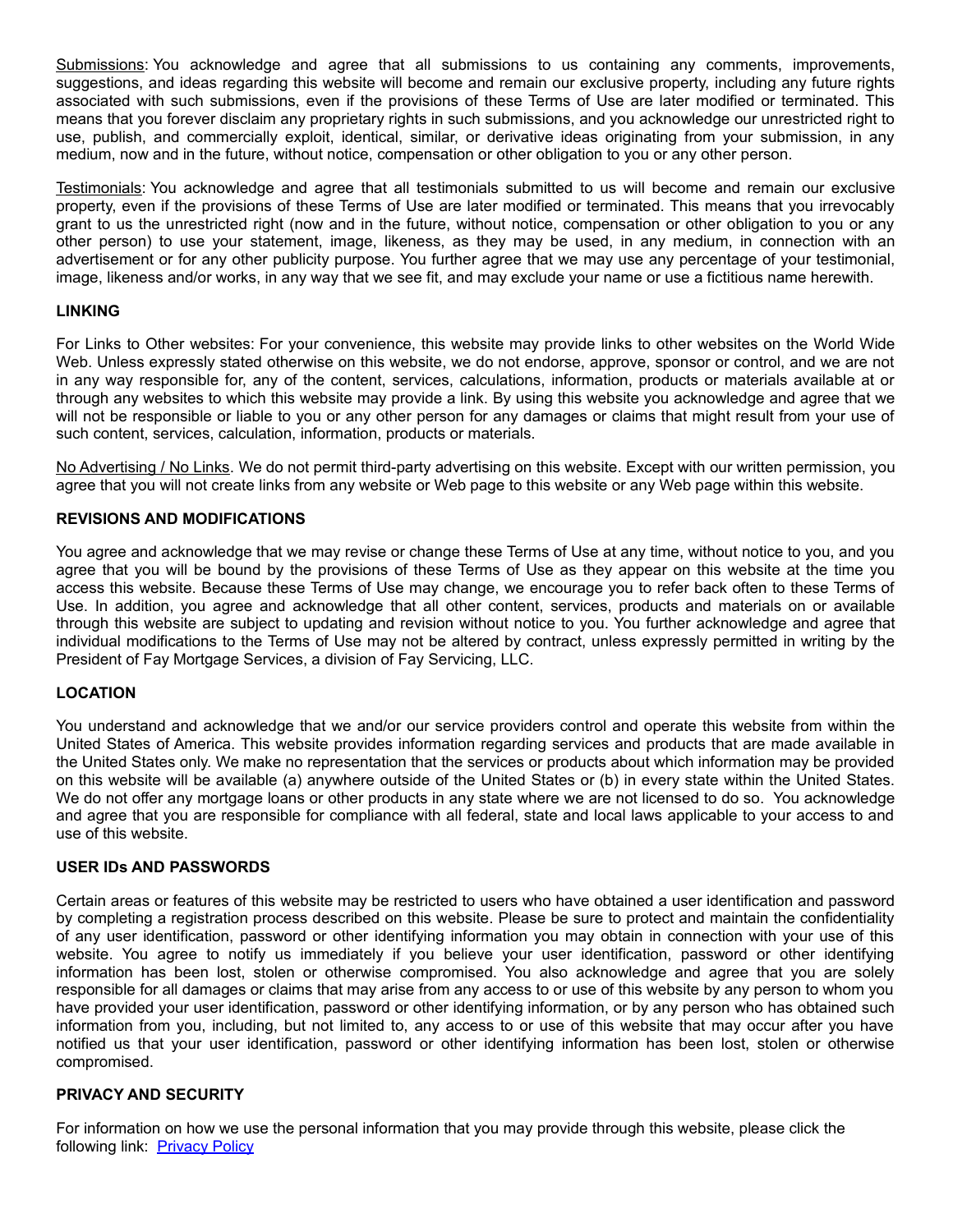### **INDEMNIFICATION**

If you make any unauthorized use of this website or violate the Terms of Use: (a) you may be in violation of copyright and other laws of the United States, as well as applicable state laws, and may be subject to penalties, and (b) you may be responsible for damages caused to the Company. You agree to indemnify us and our affiliates, vendors and licensors, and all of our (and our affiliate's) employees, officers, directors, agents and representatives and its affiliates, vendors and licensors, against, and to hold all of them harmless from, all costs, claims, damages, expenses or other losses, including attorney's fees and court costs, that arise from or are related to your use of this website and/or your breach/violation of or failure to comply with the Terms of Use.

# **DISCLAIMERS**

THE WEB PAGE CONTENT ON OR AVAILABLE THROUGH THIS WEBSITE ARE PROVIDED "AS IS" AND WITHOUT WARRANTIES OF ANY KIND, EITHER EXPRESS OR IMPLIED. TO THE FULLEST EXTENT PERMISSIBLE UNDER APPLICABLE LAW, WE DISCLAIM ALL WARRANTIES, EXPRESS OR IMPLIED, INCLUDING, BUT NOT LIMITED TO, ALL IMPLIED WARRANTIES OF MERCHANTABILITY, FITNESS FOR A PARTICULAR PURPOSE, TITLE AND NON-INFRINGEMENT. WE MAKE NO REPRESENTATION OR WARRANTY REGARDING THE WEB PAGE CONTENT OR ITS USE THEREOF. THE WEB PAGE CONTENT ON OR AVAILABLE THROUGH THIS WEBSITE COULD INCLUDE INACCURACIES OR TYPOGRAPHICAL ERRORS AND COULD BECOME INACCURATE BECAUSE OF DEVELOPMENTS OCCURRING AFTER THEIR RESPECTIVE DATES OF PREPARATION OR PUBLICATION. WE HAVE NO OBLIGATION TO MAINTAIN THE CURRENCY OR ACCURACY OF ANY WEB PAGE CONTENT ON OR AVAILABLE THROUGH THIS WEBSITE.

YOU ACKNOWLEDGE AND AGREE THAT WE ARE NOT, AND SHALL NOT BE, RESPONSIBLE FOR THE RESULTS OF ANY DEFECTS THAT MAY EXIST IN THIS WEBSITE OR ITS OPERATION. AS TO THE OPERATION OF THIS WEBSITE, WE EXPRESSLY DISCLAIM ALL WARRANTIES OF ANY KIND, WHETHER EXPRESS OR IMPLIED, INCLUDING, BUT NOT LIMITED TO THE IMPLIED WARRANTIES OF MERCHANTABILITY AND FITNESS FOR A PARTICULAR PURPOSE. WE MAKE NO REPRESENTATION OR WARRANTY THAT (A) THE OPERATION OF THIS WEBSITE WILL MEET YOUR OR ANY OTHER USER'S REQUIREMENTS; (B) ACCESS TO THE WEBSITE WILL BE UNINTERRUPTED, TIMELY, SECURE, OR FREE OF ERRORS, VIRUSES OR OTHER HARMFUL COMPONENTS; OR (C) ANY DEFECTS IN THIS WEBSITE WILL BE CORRECTED. YOU AGREE THAT YOU, AND NOT US, WILL BEAR THE ENTIRE COST OF ALL SERVICING, REPAIR, CORRECTION OR RESTORATION THAT MAY BE NECESSARY FOR YOUR DATA, SOFTWARE PROGRAMS OR COMPUTER EQUIPMENT BECAUSE OF ANY VIRUSES, ERRORS OR OTHER PROBLEMS YOU MAY HAVE AS A RESULT OF USING OR VISITING THIS WEBSITE.

### **LIMITATION OF LIABILITY**

YOU AGREE THAT UNDER NO CIRCUMSTANCES WILL WE BE LIABLE TO YOU OR ANY OTHER PERSON OR ENTITY FOR ANY DAMAGES OR INJURY, INCLUDING ANY DIRECT, SPECIAL, INCIDENTAL, CONSEQUENTIAL OR PUNITIVE DAMAGES OR ANY DAMAGES OR INJURY CAUSED BY ERROR, INACCURACY, OMISSION, INTERRUPTION, DEFECT, FAILURE OF PERFORMANCE, DELAY IN OPERATION OR TRANSMISSION, TELECOMMUNICATIONS FAILURE OR COMPUTER VIRUS OR OTHER PROBLEM, THAT MAY RESULT FROM THE USE OF, OR THE INABILITY TO USE, THIS WEBSITE OR THE WEB PAGE CONTENT ON OR AVAILABLE THROUGH THIS WEBSITE, WHETHER IN AN ACTION ALLEGING BREACH OF CONTRACT, NEGLIGENCE OR ANY OTHER CAUSE OF ACTION, OR ARISING OUT OF OR IN CONNECTION WITH THE USE OR PERFORMANCE OF ANY WEB PAGE CONTENT ON OR AVAILABLE THROUGH THIS WEBSITE. YOU AGREE THAT WE SHALL NOT BE LIABLE EVEN IF WE OR OUR AUTHORIZED REPRESENTATIVES HAVE BEEN ADVISED OF THE POSSIBILITY OF SUCH DAMAGES.

APPLICABLE LAW MAY NOT ALLOW THE EXCLUSION OF CERTAIN WARRANTIES OR THE LIMITATION OR EXCLUSION OF LIABILITY FOR INCIDENTAL OR CONSEQUENTIAL DAMAGES. ACCORDINGLY, SOME OF THE ABOVE LIMITATIONS OR EXCLUSIONS MAY NOT APPLY TO YOU. HOWEVER, IN NO EVENT SHALL OUR TOTAL LIABILITY TO YOU FOR DAMAGES, LOSSES, AND CAUSES OF ACTION (WHETHER IN CONTRACT, TORT OR OTHERWISE) EXCEED THE AMOUNT PAID BY YOU, IF ANY, IN ACCESSING OR USING THIS WEBSITE OF WEB PAGE CONTENT THEREON.

### **COMMUNICATIONS WITH COMPANY**

Email: For information regarding our Email policy, please visit: **[Email Policy](https://faymortgage.com/uploads/pages/Email_Policy.pdf)** 

Time Sensitive Instructions: When communicating with us through this website or by Email, do not use the website Email to communicate any time-sensitive instructions that are in any way related to or affect your loan, loan application or closing (such as interest rates locks, cancellation of a closing, rescissions, or the like). Such instructions may not be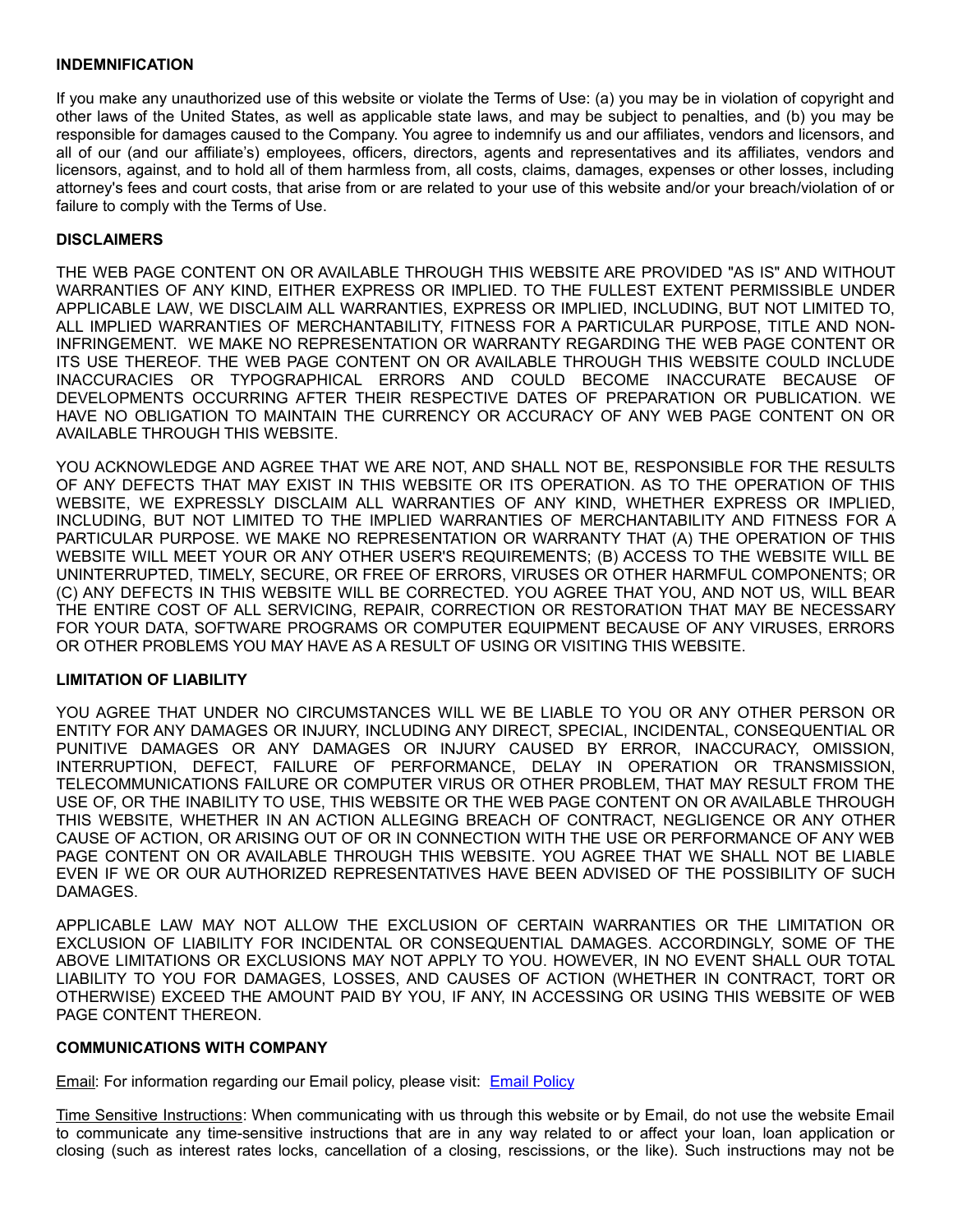honored. All transactions conducted on this website or by Email must be confirmed in writing by us to be accepted by and binding upon us.

Loan Approvals: We only enter into written loan approvals, pre-qualifications, pre-approvals, rate locks, and similar transactions. Approvals, pre-qualifications and pre-approvals are conditional in accordance with their respective terms except as be specifically provided for in writing signed by us.

Credit Reports: By applying for credit, you are authorizing us to obtain a copy of your credit report. As a result, a "hard" inquiry may appear on your credit report. A hard inquiry may negatively affect your credit score.

E-Signature: General communications through this website or by Email are not intended by us to constitute either an electronic record or an electronic signature, or to constitute any agreement by the sender to conduct a transaction by electronic means, unless a specific statement to the contrary is included in the message and specific e-signature procedures are employed. However, your assent to a "click to accept" button or box is binding upon you.

Recording & Monitoring of Communications: Your communications with us through the website, Email, and telephone may be recorded or monitored, and you agree that your use of such communications methods constitutes your consent to the recording or monitoring of the same.

# **APPLICATION OF ADDITIONAL TERMS**

You acknowledge that certain features of this website, as well as our other products and services, including those that may be available through this website, may be subject to terms, conditions and disclaimers in addition to these Terms of Use, and you agree that your use of such products and services will be subject to such additional terms, conditions and disclaimers.

# **AGREEMENT TO PROVIDE ACCURATE INFORMATION**

In making a loan inquiry, application or in entering into any other transaction or request for information on this website, you agree to provide accurate, true, current, and complete information upon which we may rely.

# **YOUR COOPERATION NEEDED**

We generally begin processing your application (which may include ordering a credit report and other necessary items) upon the submission of a full and complete application. If you submit an application, you agree to cooperate in the application process (including submitting all required documentation in a timely manner) and if needed, to obtain information we may need from third parties such as your bank, employer, current mortgage company, etc. In addition, you agree to notify us of any changes in any information submitted in connection with your application.

# **REASONABLE EFFORTS**

While we will use all of our reasonable efforts to have your application fully processed and closed on or before any applicable rate lock expiration date (if any) and/or anticipated closing date, some processes are not under our control. For instance, we cannot be responsible for delays in loan approval or closing due to: the untimely receipt of an acceptable appraisal; the untimely receipt of required documentation; your existing home not selling; matters disclosed by a title commitment or survey; any other matters beyond our reasonable control.

### **GOVERNING LAW**

You agree that these Terms of Use shall be governed by and construed in accordance with the laws of the State of Illinois, without giving effect to any principles of conflicts of law. You agree that any action at law or in equity arising out of or relating to these Terms of Use or the use of this website shall be filed only in the state or federal courts located in Cook County, Illinois, and you hereby consent and submit to the personal jurisdiction of such courts for the purposes of litigating any such action.

### **SEVERABILITY**

You agree that if any provision of these Terms of Use shall be found to be unlawful or void, or for any reason unenforceable, then that provision shall be deemed severable from the other provisions of these Terms of Use and shall not affect the validity and enforceability of such other provisions.

### **DISCLOSURES AND LICENSES**

For disclosures and licensing information please visit: [Disclosures and Licenses](https://faymortgage.com/uploads/pages/Licenses_and_Disclosures_Link_DocumentNEW.pdf)